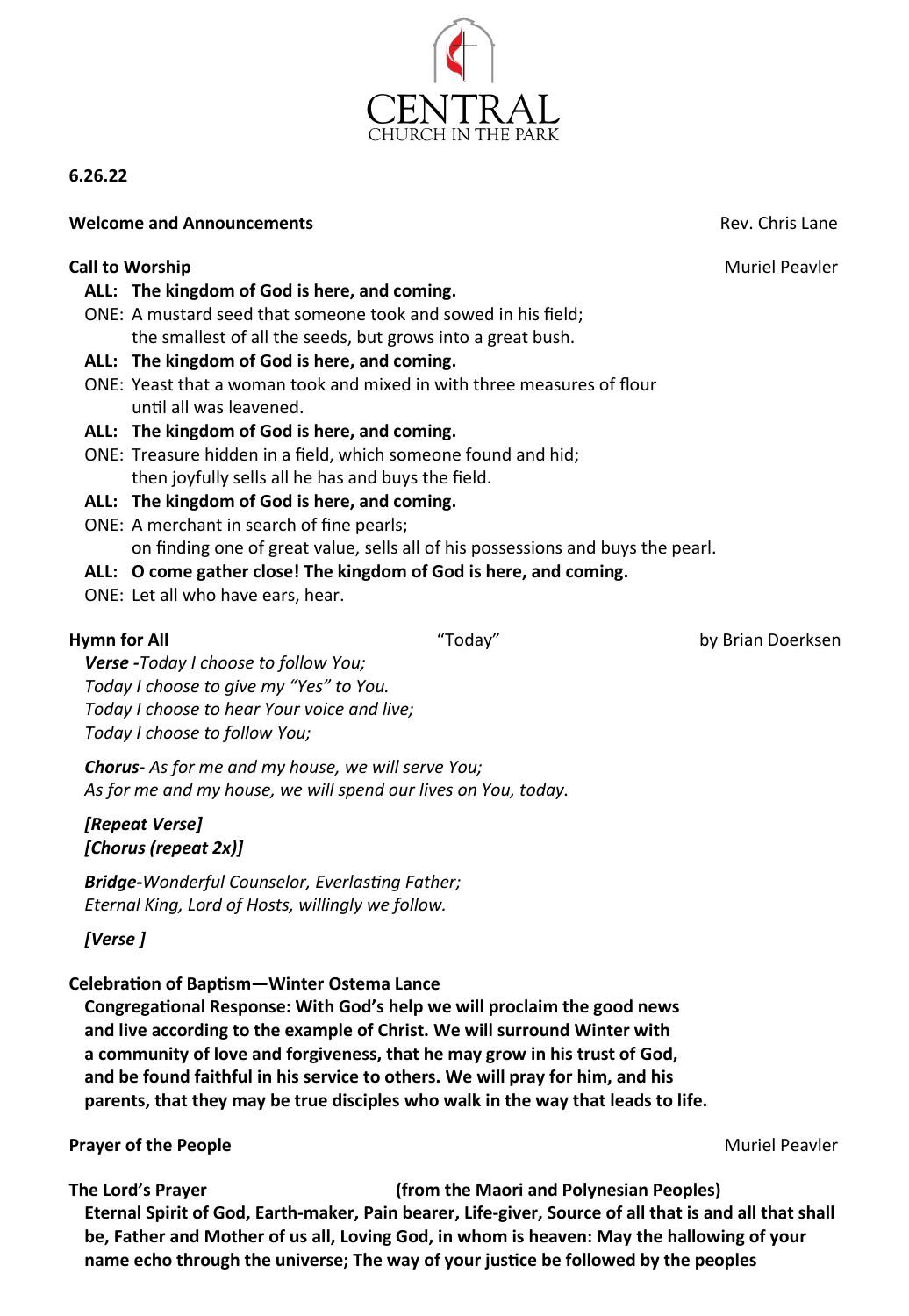**of the world; Your heavenly will be done by all created beings; Your commonwealth of peace and freedom sustain our hope and come on earth. With the bread we need for today, feed us. In the hurts we absorb from one another, forgive us. In times of temptation and test, strengthen us. From trial too great to endure, spare us. From the grip of all that is evil, free us. For you reign in the glory of the power that is love, that will never end, now and forever. Amen.**

| <b>Focus Song</b> | "The Commission"                              | by Logan Cain, Madison Cain |
|-------------------|-----------------------------------------------|-----------------------------|
|                   | featuring the Well Worship Band and Vocalists |                             |

**Scripture Gospel of Matthew 13: 44-47, 51, 53-56** Leader: The Word of God for the People of God. **People: Thanks be to God.**

|                                                                                                                                          | Short Stories by Jesus Sermon Series |                 |
|------------------------------------------------------------------------------------------------------------------------------------------|--------------------------------------|-----------------|
| <b>Message</b>                                                                                                                           | "The Pearl of Great Price"           | Rev. Chris Lane |
| $\mathbf{A}$ , and $\mathbf{A}$ , $\mathbf{A}$ , $\mathbf{A}$ , $\mathbf{A}$ , $\mathbf{A}$ , $\mathbf{A}$ , $\mathbf{A}$ , $\mathbf{A}$ |                                      |                 |

#### **Giving Gifts We've Brought for God**

*(hosts will circulate with buckets, QR code for online giving on back of bulletin)*

| <b>Songs for All</b><br>Verse 1-We have this treasure from the Lord our God,<br>A gift of mercy from his hand<br>His all-surpassing power at work in us<br>To show his glory and his plan<br>For he has offered hope to all mankind<br>Through sending Jesus to the cross<br>And now this light he's shone into our hearts<br>We're holding out to all the world                                                                                                                                    | "We Have this Treasure" | by L. Fellingham, Mike Busbee,<br>N. Fellingham |
|-----------------------------------------------------------------------------------------------------------------------------------------------------------------------------------------------------------------------------------------------------------------------------------------------------------------------------------------------------------------------------------------------------------------------------------------------------------------------------------------------------|-------------------------|-------------------------------------------------|
| <b>Verse 2-</b> Now with his power in us we'll reign in life<br>With eyes of faith we'll move ahead<br>The spirit helps and strengthens us each day<br>Confirming our eternal place<br>Our confidence is not in our ability<br>Nor in the earthly strength that we hold<br>But in his grace he takes the fragile things<br>To show the greatness of his love                                                                                                                                        |                         |                                                 |
| Chorus-We will sing out, we will proclaim<br>The wonder and joy of his endless grace<br>Drawing us on till Jesus comes again<br>To take his people home<br>No longer living for this passing life<br>We'll fix our eyes on what is sure<br>There is a heavenly place prepared for us<br>That will not ever fade or spoil<br>So we will walk the path you have given us<br>In full obedience and with faith<br>For when the road is tough we will not lose heart<br>But keep on trusting in his name |                         |                                                 |